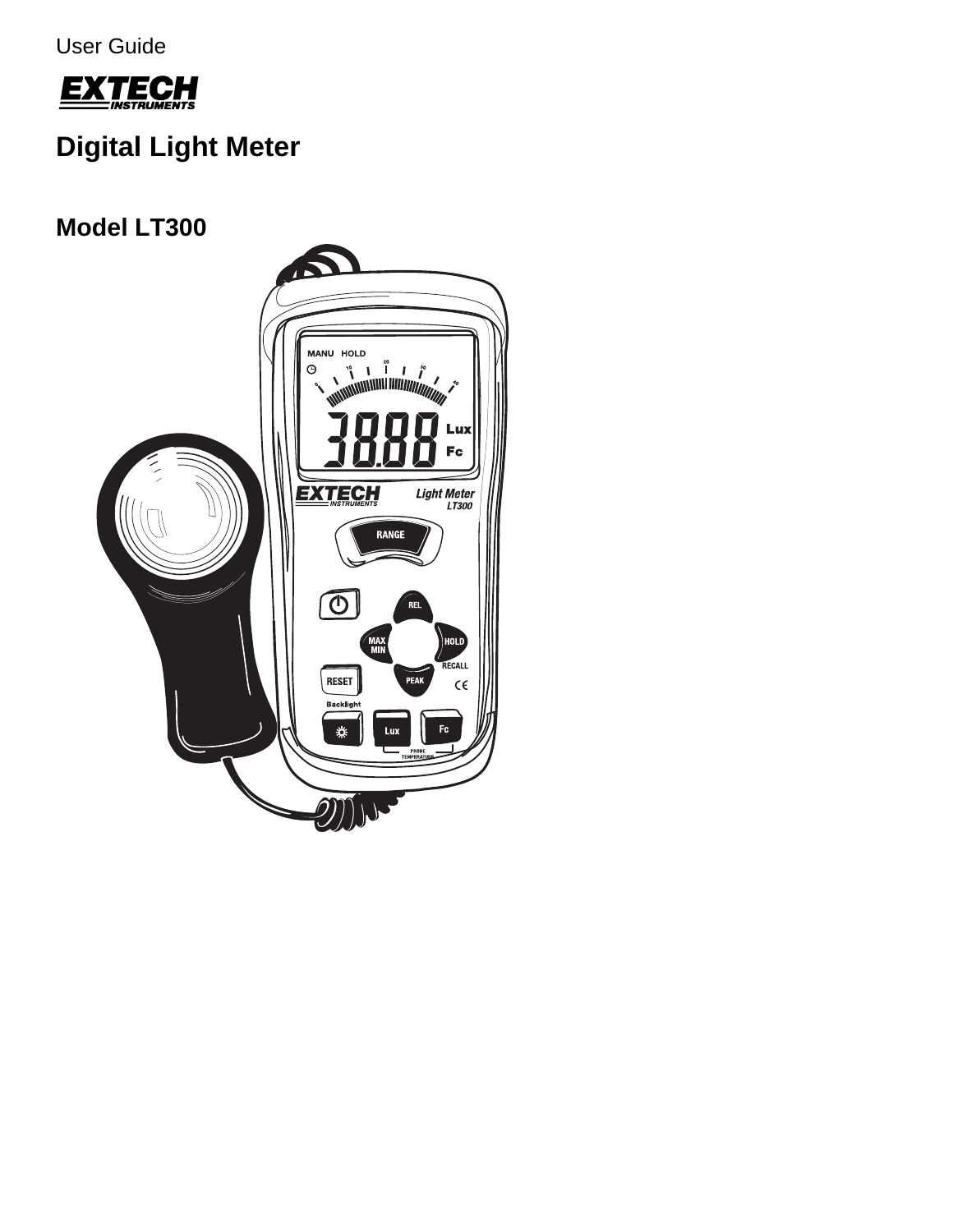#### *Warranty*

*EXTECH INSTRUMENTS CORPORATION warrants this instrument to be free of defects in parts and workmanship for one year from date of shipment (a six month limited warranty applies to sensors and cables). If it should become necessary to return the instrument for service during or beyond the warranty period, contact the Customer Service Department at (781) 890-7440 ext. 210 for authorization or visit our website www.extech.com for contact information. A Return Authorization (RA) number must be issued before any product is returned to Extech. The sender is responsible for shipping charges, freight, insurance and proper packaging to prevent damage in transit. This warranty does not apply to defects*  resulting from action of the user such as misuse, improper wiring, operation outside of *specification, improper maintenance or repair, or unauthorized modification. Extech specifically disclaims any implied warranties or merchantability or fitness for a specific purpose and will not be liable for any direct, indirect, incidental or consequential damages. Extech's total liability is limited to repair or replacement of the product. The warranty set forth above is inclusive and no other warranty, whether written or oral, is expressed or implied.* 

#### *Introduction*

Congratulations on your purchase of the Extech LT300 Digital Light Meter. The LT300 measures light level (illuminance) to 200,000 Lux (20,000 Fc). The LT300 offers a backlit display, MAX/MIN, Data Hold, Relative, Peak, and Reset features. This instrument is shipped fully tested and calibrated and, with proper use, will provide years of reliable service.

#### *Meter Description*

- 1. Sensor cable
- 2. Analog bargraph
- 3. Numerical display
- 4. RANGE button
- 5. ON/OFF button
- 6. MAX/MIN button
- 7. RESET button
- 8. LCD Backlight button
- 9. LUX button
- 10. Fc foot candle button
- 11. Protective rubber jacket
- 12. RELATIVE button
- 13. Data HOLD button
- 14. PEAK button
- 15. Photo sensor dome



Notes: Protective sensor cap not shown. Battery compartment, Tilt Stand, and Tripod Mount are located on the rear of the instrument. The protective rubber jacket must be removed from meter to access battery compartment.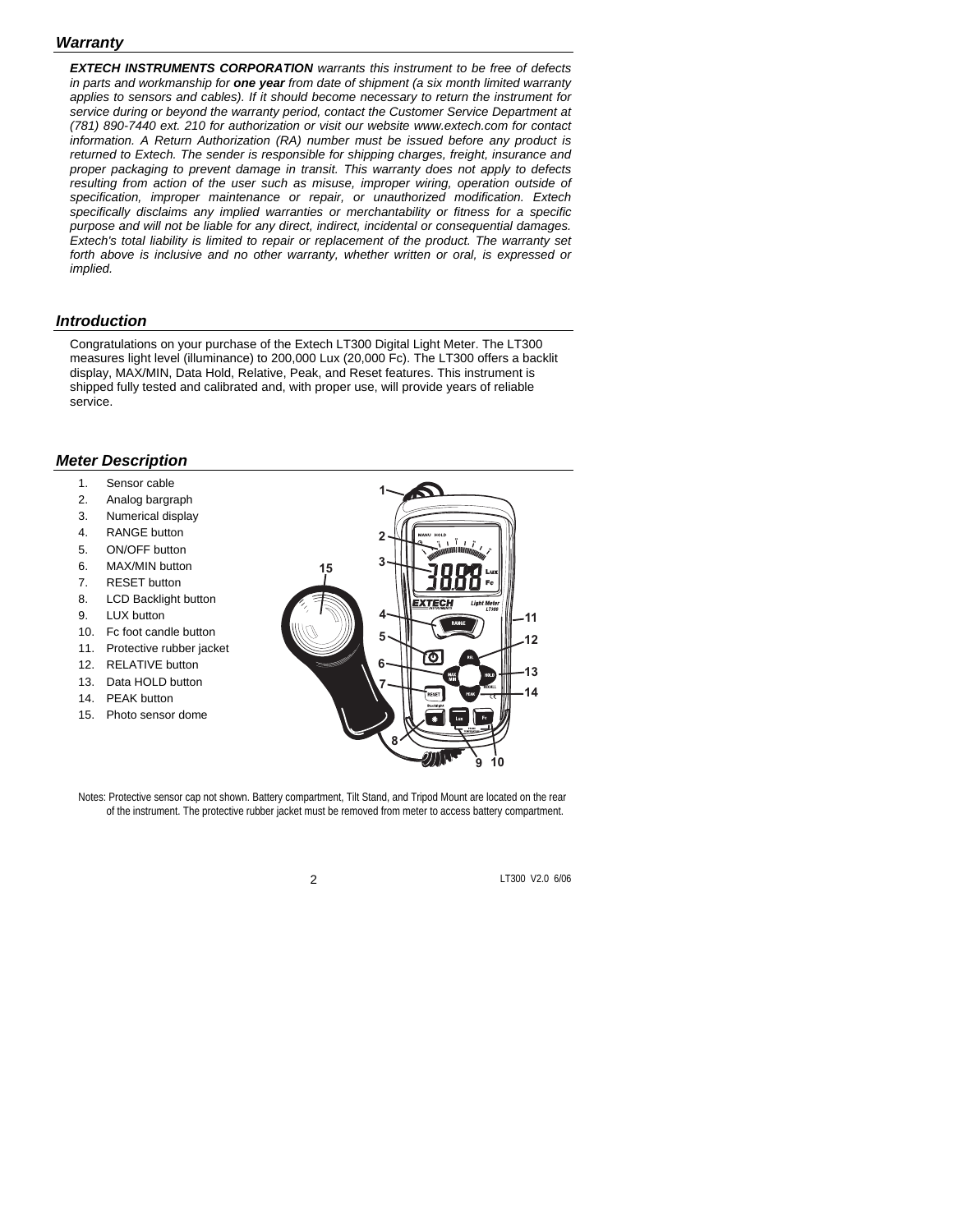## *Operation*

#### **Light sensor**

1. The light sensor is permanently attached to the meter by the coiled cable.

2. Remove the protective cap by

unsnapping it to expose the white domed light sensor. When the sensor's protective cap is removed, the white domed light sensor lens will begin to capture light. Replace the cap when the meter is not in use.

#### **Turn Power ON or OFF**

Press the  $\circled{0}$  button to turn power on or off. If the display does not switch on, check that the 9V battery is installed and is fresh.

#### **Selecting Lux or Foot candle units of measure**

Press the **LUX** button to select lux units or the **Fc** button to select foot candle units.

#### **Measurement Procedure**

- 1. Remove the protective cap from the sensor so that the white domed light sensor is exposed to the light. For overhead lighting, the sensor can be placed on a desk or table top. A tripod mount and a tilt stand are located on the rear of the meter for convenience.
- 2. The display will indicate the light level in Fc or Lux.
- 3. Press the RANGE button to select the range that provides the maximum resolution. If the 'OL' appears the light measurement is out of range. Select another range using the RANGE button.
- 4. Press the backlight button to illuminate the LCD display if needed.

#### **MAX/MIN**

The Max/Min function allows for recording and display of the maximum and minimum light levels over time.

- 1. Press the **MAX/MIN** button. The **MAX** display icon will appear and meter will now display and hold only the highest reading. The display will update only when a higher reading is measured.
- 2. Press **MAX/MIN** button. The **MIN** display icon will appear and meter will now display and hold only the lowest reading. The display will update only when a lower reading is measured
- 3. Press **MAX/MIN** again. The **MAX MIN** display icons will appear flashing and meter will now display the current reading, but will continue to record the highest and lowest values.
- 4. Press **MAX/MIN** again to cycle through MAX and MIN displays.
- 5. To exit the MAX MIN mode, press and hold the **MAX/MIN** button until the **MAX** and **MIN** icons completely disappear.

#### **Data Hold**

Press the **HOLD** button to freeze the displayed reading. The " MANU HOLD" hold icon will appear on the display. Press the **HOLD** button again to return to normal operation. When the Data Hold function is enabled the analog bar graph will continue to display level changes.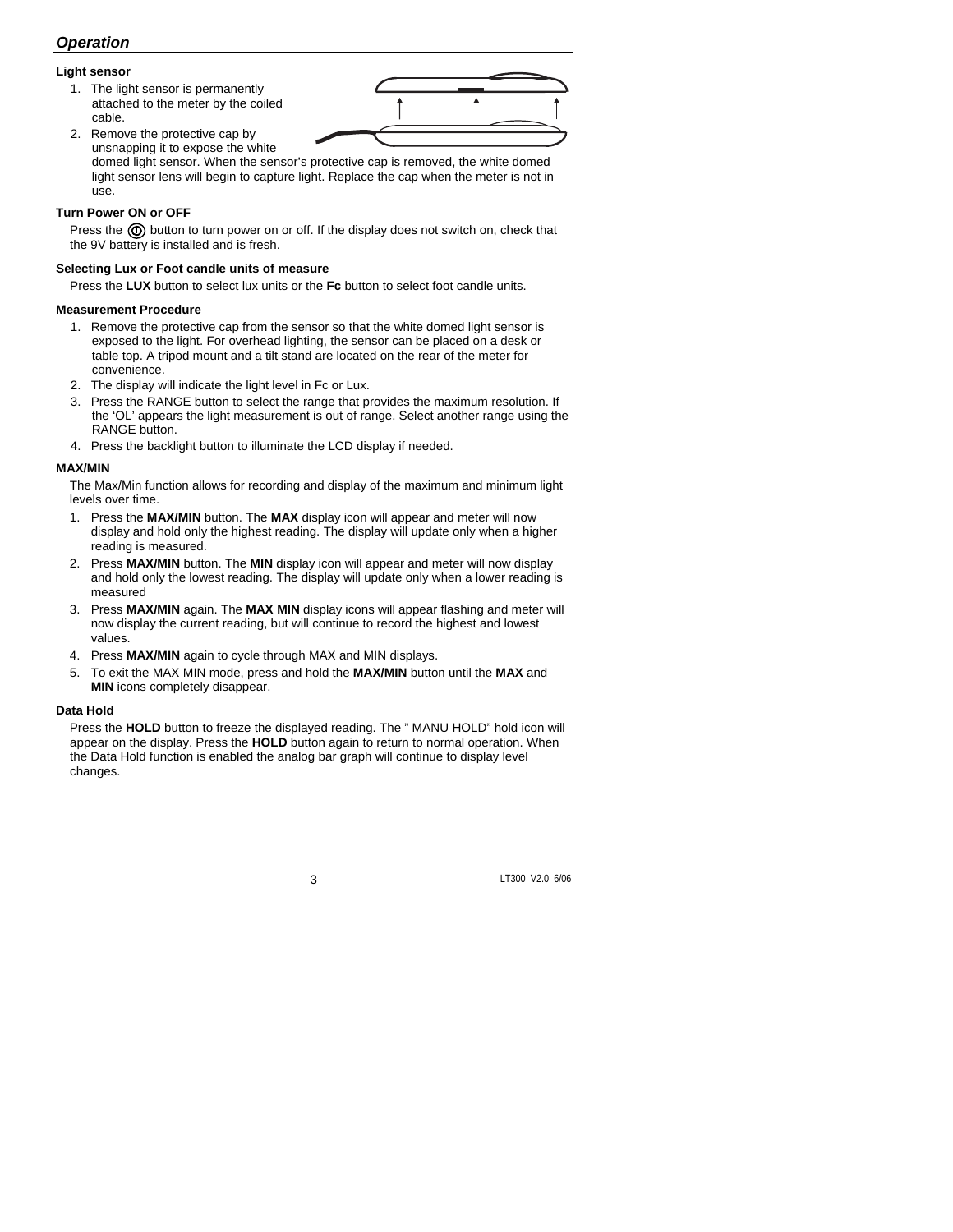#### **Peak Hold**

The Peak Hold feature allows the meter to captures light pulses that rise or fall down to 10µs.

- 1. Press and hold the **PEAK** button until **CAL** appears in the display.
- 2. Momentarily press the **PEAK** button. The '**PMAX**' icon will appear on the LCD. The meter will then measure and display any light pulses. The display will hold the results until a higher pulse appears.
- 3. Press the **PEAK** button again to display the "**PMIN"** values.
- 4. To exit the Peak Hold mode, press and hold the **PEAK** button until the '**PMAX**' or '**PMIN**' icon disappears.

#### **Relative mode**

Measurements can be displayed as a difference between the measured light level and a stored reference value. To store a reading as a reference, press the **REL** button when the desired reference measurement is on the LCD (the REL icon will switch on). All subsequent displayed readings will be "relative" to the stored reference value. For example, if the reference value is 100 and the actual light level is 125, the meter will display 25. To view the reference value, press the **REL** button again so that the REL icon begins to flash. The displayed value will be the reference value. To exit the Relative mode, press and hold the **REL** button until the REL icon disappears.

#### **RESET**

Press the **RESET** button to clear the memory and exit from REL, HOLD, PEAK and MAX/MIN. The RESET will also reset the auto power off timer.

#### **Backlight**

Press the "<sup>22</sup> " button to turn the backlight on. Press again to turn it off.

#### *Maintenance*

#### **Cleaning and storage**

- 1. The white plastic sensor dome should be cleaned with a damp cloth when necessary. Use only a mild soap if needed. Do not use solvents, abrasives, or harsh detergents to clean the dome.
- 2. Store the meter in an area with moderate temperature and humidity (refer to the operating and storage range in the 'Specifications' section).

#### **Battery Replacement**

When the battery power begins to fail the low battery symbol "" "will appear on the LCD. Replace the 9V battery by first removing protective jacket that encases the meter. Remove the rear (center) battery compartment screw to access the battery compartment. Ensure that the compartment cover is securely fastened and that the protective jacket is properly installed before using the meter.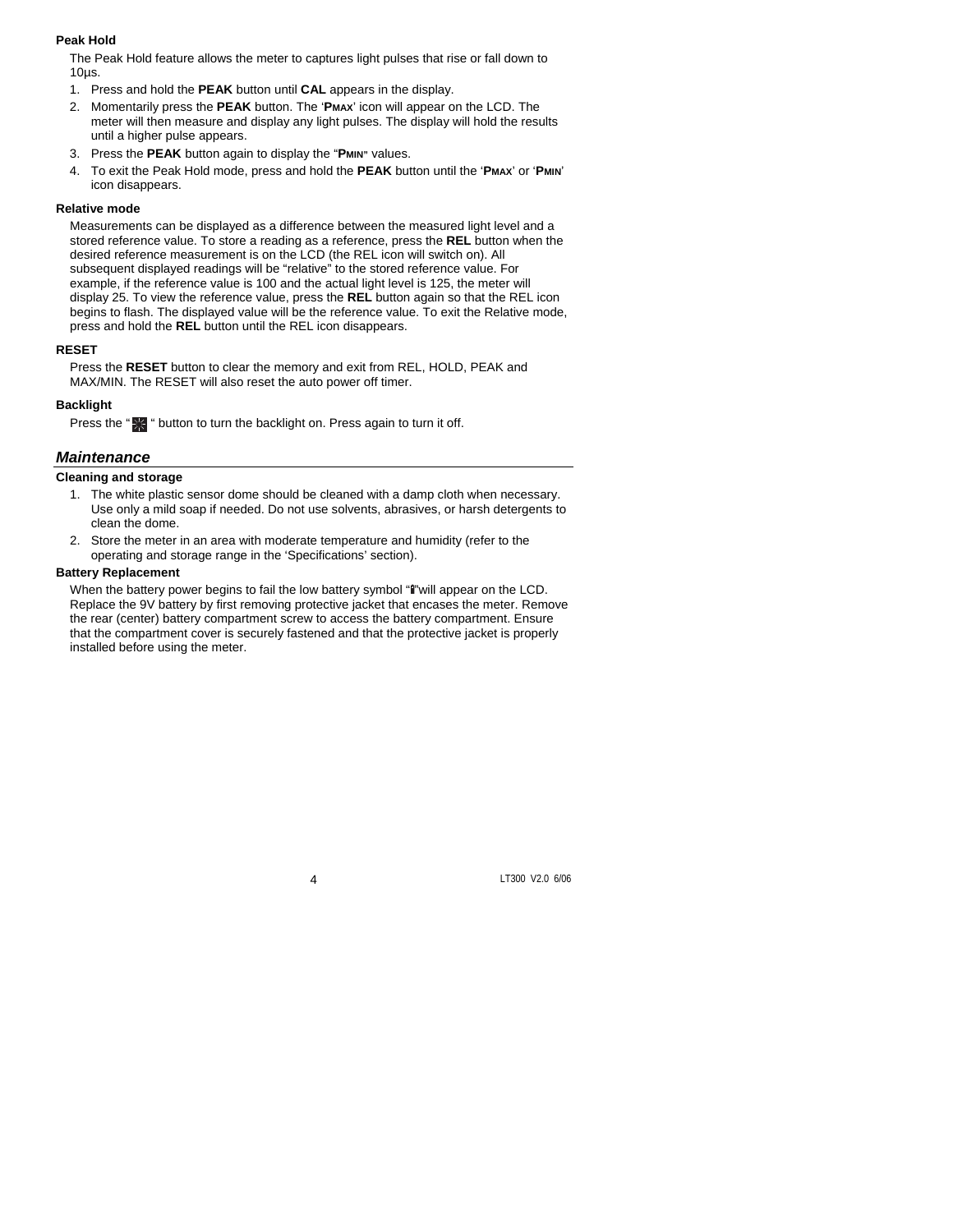## *Specifications*

| <b>Ranges and Resolution</b>          |                                                                                | Accuracy                         |  |  |  |  |
|---------------------------------------|--------------------------------------------------------------------------------|----------------------------------|--|--|--|--|
| Lux                                   |                                                                                |                                  |  |  |  |  |
| 40.00, 400.0, 4000, 40.00k, 200.0kLux |                                                                                | $\pm$ (5% Rdg + 0.5% Full Scale) |  |  |  |  |
| Foot candle (Fc)                      |                                                                                |                                  |  |  |  |  |
| 40.00, 400.0, 4000, 20.00kFc          |                                                                                | $\pm$ (5% Rdg + 0.5% Full Scale) |  |  |  |  |
| <b>General Specifications</b>         |                                                                                |                                  |  |  |  |  |
| Display                               | Multi-function 3-3/4 (3999) digit LCD with Bargraph indicator                  |                                  |  |  |  |  |
| Over range indication                 | LCD displays 'OL'                                                              |                                  |  |  |  |  |
| Spectral response                     | CIE photopic (CIE human eye response curve)                                    |                                  |  |  |  |  |
| Spectral accuracy                     | CIE V $\lambda$ function (f <sub>1</sub> $\lambda \le 6\%$ )                   |                                  |  |  |  |  |
| Measurement Repeatability ±2%         |                                                                                |                                  |  |  |  |  |
| Temperature coefficient               | $\pm$ 0.1% per $^{\circ}$ C                                                    |                                  |  |  |  |  |
| Sampling rate                         | 13.3 times per second (bargraph); 1.3 times per second (digital<br>display)    |                                  |  |  |  |  |
| Photo detector                        | Silicon photo-diode with spectral response filter                              |                                  |  |  |  |  |
| Peak Hold                             | Capture light peaks to 10µS                                                    |                                  |  |  |  |  |
| Operating conditions                  | Temperature: 32 to 104 $\degree$ F (0 to 40 $\degree$ C); Humidity: < 80% RH   |                                  |  |  |  |  |
| Storage conditions                    | Temperature: 14 to $140^{\circ}F$ (-10 to 50 $^{\circ}C$ ); Humidity: < 80% RH |                                  |  |  |  |  |
| Dimensions                            | $6.5 \times 3.0 \times 1.7$ " (165 x 76 x 43mm)                                |                                  |  |  |  |  |
| Weight                                | Approx. 14.2 oz. (403g) with battery installed                                 |                                  |  |  |  |  |
| Low battery indication                | "in appears on the LCD                                                         |                                  |  |  |  |  |
| Power supply                          | 9V battery                                                                     |                                  |  |  |  |  |

### *Calibration and Repair Services*

**Extech offers repair and calibration services** for the products we sell. Extech also provides NIST certification for most products. Call the Customer Service Department for information on calibration services available for this product. Extech recommends that annual calibrations be performed to verify meter performance and accuracy.



**Copyright** © **2006 Extech Instruments Corporation. All rights reserved including the right of reproduction in whole or in part in any form.**